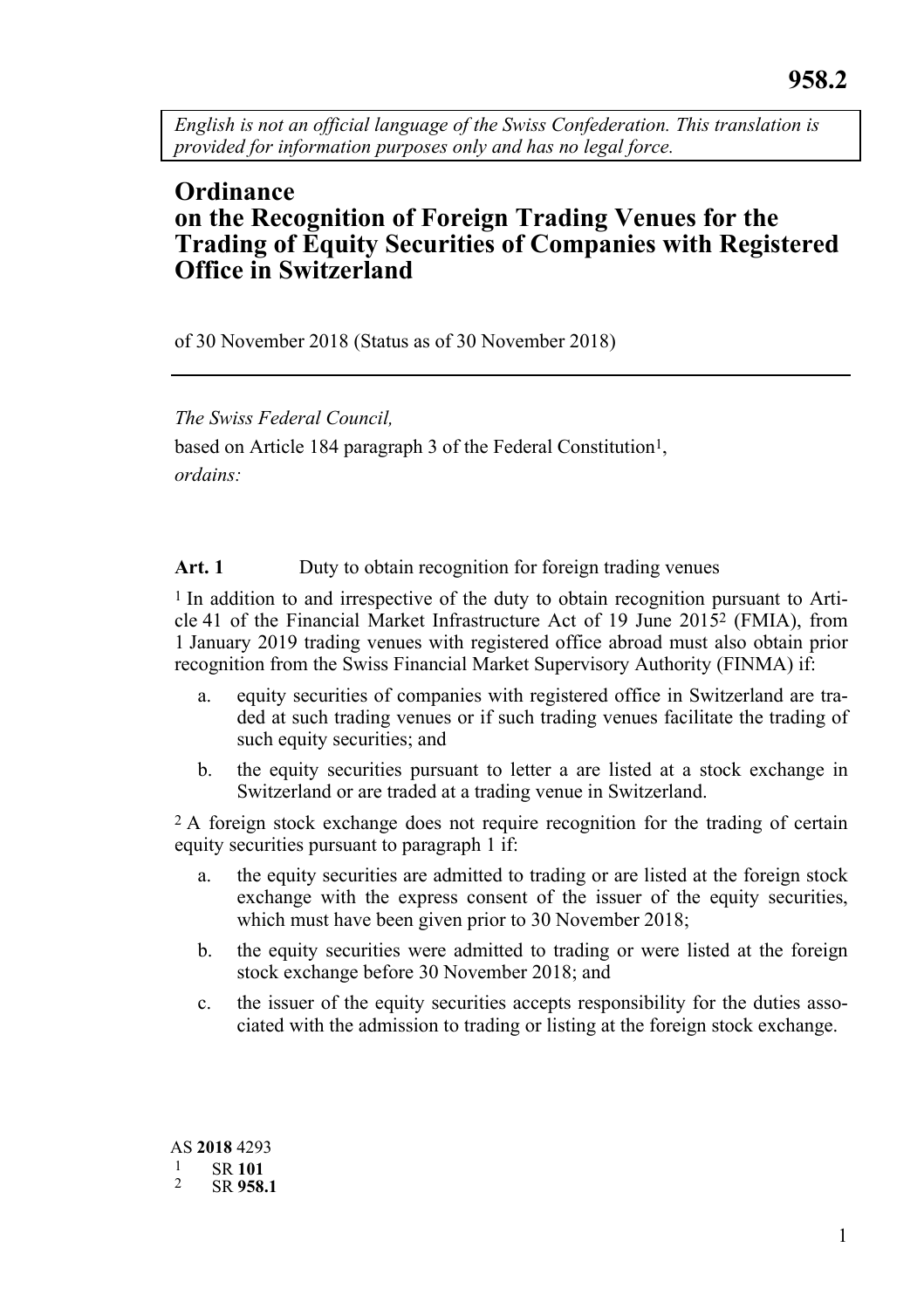3 The recognition of a foreign trading venue ceases once that foreign trading venue has its registered office in a jurisdiction listed in accordance with Article 3 paragraph 3.

#### **Art. 2** Procedure

1 FINMA shall grant recognition on request if the foreign trading venue:

- a. is subject to appropriate regulation and supervision; and
- b. does not have its registered office in a jurisdiction that restricts its market participants in trading equity securities of companies with registered office in Switzerland at Swiss trading venues and thereby significantly adversely affects the trading in such equity securities at Swiss trading venues.

2 FINMA may also grant recognition to a foreign trading venue without being requested to do so if that foreign trading venue fulfils the requirements of paragraph 1.

Art. 3 Informing the affected trading venues and publishing lists

1 FINMA shall inform the affected foreign trading venues about this Ordinance by 31 December 2018.

2 FINMA shall publish a list of all recognised foreign trading venues.

3 The Federal Department of Finance shall publish a list of jurisdictions that fall within the definition in Article 2 paragraph 1 letter b.

### Art. 4 **Temporary authorisation of foreign Participants**

<sup>1</sup> In application of Article 40 FMIA<sup>3</sup>, FINMA may, in particular cases, grant applicants temporary authorisation to participate in Swiss trading venues until the end of the authorisation procedure, but for no longer than one year.

2 Temporarily authorised participants must fulfil the record-keeping and reporting duties pursuant to Articles 38 and 39 FMIA no later than from 1 August 2019; facts occurring between 1 January 2019 and 31 July 2019 that come under these duties must be recorded and reported retroactively no later than 1 October 2019.

Art. 5 **Relation of this Ordinance to the Financial Market Supervision Act** 

This Ordinance is deemed to be a financial market act pursuant to Article 1 paragraph 1 of the Financial Market Supervision Act of 22 June 20074.